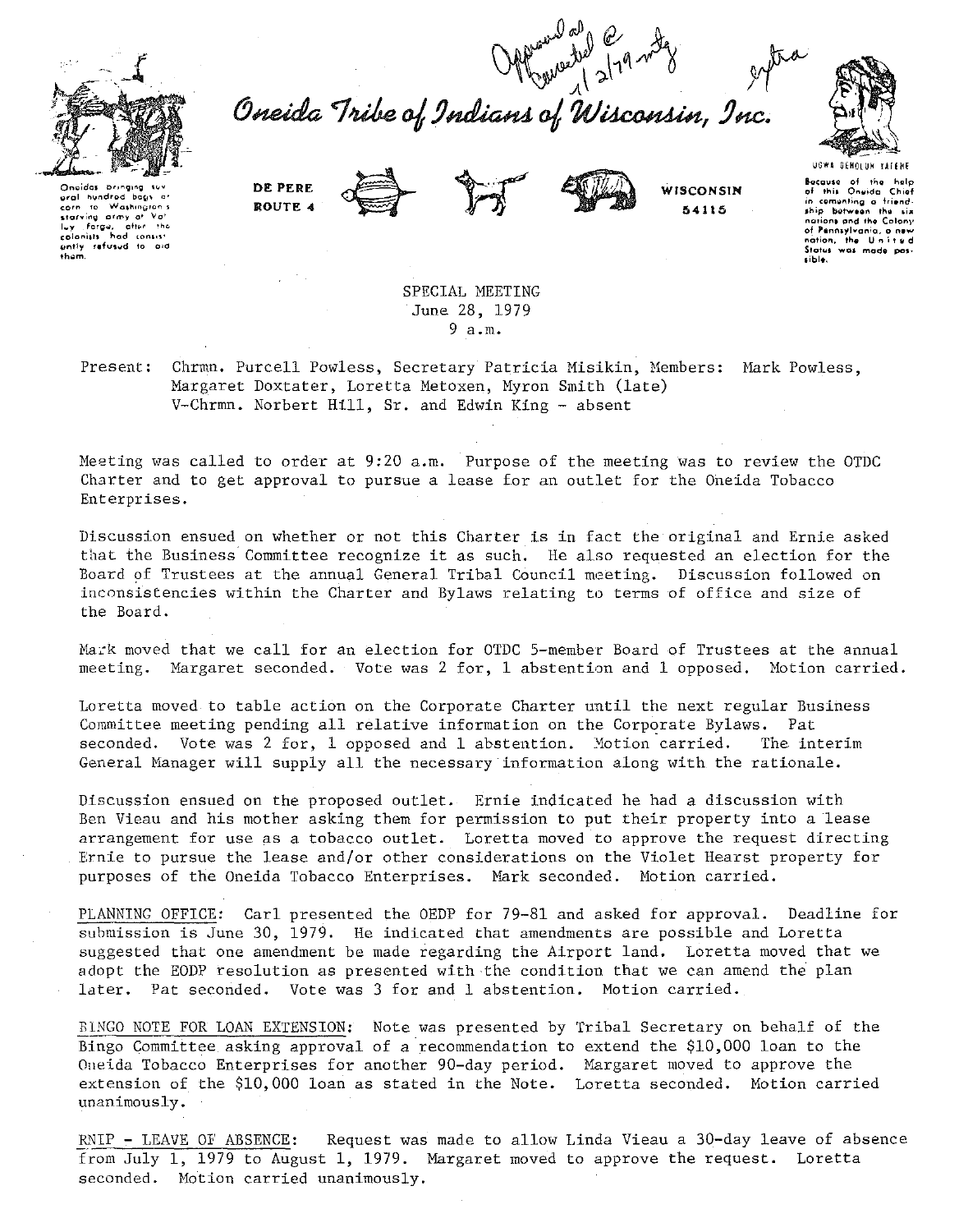**c,\_,neida Tribe of Indians of Wisconsin**  Special Meeting  $6/28/79$ Page 2

NORBERT'S RESOLUTION: Resolution was drafted by Norbert Hill asking for an accounting of the interest on the annuity monies managed by the BIA Minneapolis Area Office. Margaret moved to adopt the resolution. Loretta seconded. Motion carried unanimously.

COASTAL PLANNING RESOLUTION: Resolution asked for \$2500 from 638 funds to retain the position of Coastal Planning Aide and that such funding begin mid-June. The resolution was approved at the Land Committee meeting on 6/26/79 but those minutes have not as yet been received. Loretta moved to adopt the resolution. Pat seconded. Motion carried **unanimously.** 

SENIOR CITIZENS LETTER BY L. METOXEN: Anna stated for the record that she did not oppose the contents of the letter but took exception to it for procedural reasons. Discussion ensued on cost comparisons relative to the options. Letter of deadline extension was read.

(Myron arrives at  $10:30$  a.m.)

Loretta moved to call Doug Nelson's office for a comparative computation and that **we make**  a decision on the matter today. Pat seconded. Vote was 3 for and l abstention. Motion carried. It was suggested that Minetta Smith or Pat Misikin make the call.

MUSEUM: Alan Crooks asked for clarification of the Museum Policies and Guidelines as they pertain to the Museum Board Treasurer being accountable for funds received and disbursed by the Museum. Another concern involves the voting privileges of the non-Indian members of the Board as expressed to Mark. These matters will be reviewed by the Museum Board with recommendations to the Business Committee if revisions are warranted.

ENROLLMENT OF LITTLE GRACIE: Francis Skenandore asked Business Committee about procedure of enrollment and how it pertained to the enrollment of Little Grace. Business Committee approved the enrollment in December 1978 but no formal denial was received from the BIA. Matter can be appealed but documentation is required. It was decided to process the enrollment to the BIA and then to process an appeal if it is denied because the Tribe says she is on the rolls as a member.

ONEIDA HOUSING AUTHORITY: First request asked for approval of the easement for the Wisconsin Electric Power Company and the Wisconsin Telephone Company on the Sand Hills and Hillside Sites. Mark moved to approve the request. Margaret seconded. Motion carried **unanimously.** 

Mark moved to authorize the Oneida Housing Authority to complete the second exit road of the Rolling Hills Subdivision and that they use the money in escrow for that purpose so that the money does not go back and jeopardize future funding. Margaret seconded. Loretta indicated that the Land Committee recommended that the small pine trees be transplanted and Ronnie John suggested that Chas. Wheelock affect the transplanting. Motion **carried unanimously.** 

ZERO-BASED BUDGETING: Bill Gollnick presented the proposed zero-based budget for approval. It was suggested that we allocate funds in the budget for road approval. It was stated that those funds are not available any longer. Loretta moved to approve the zero-based budget as presented. Hargaret seconded. Motion carried unanimously.

LAND COMMITTEE RESOLUTION RE AIRPORT LAND: Ernie gave a review of the sequence of events leading to the renewed negotiations on the airport land and outlined and explained some of the points being negotiated. One recommendation made by Francis pertaining to the commercial rights was that we go after a covenant of these rights both on the lands in question and on the airport itself with this language being a part of the deed or contract.